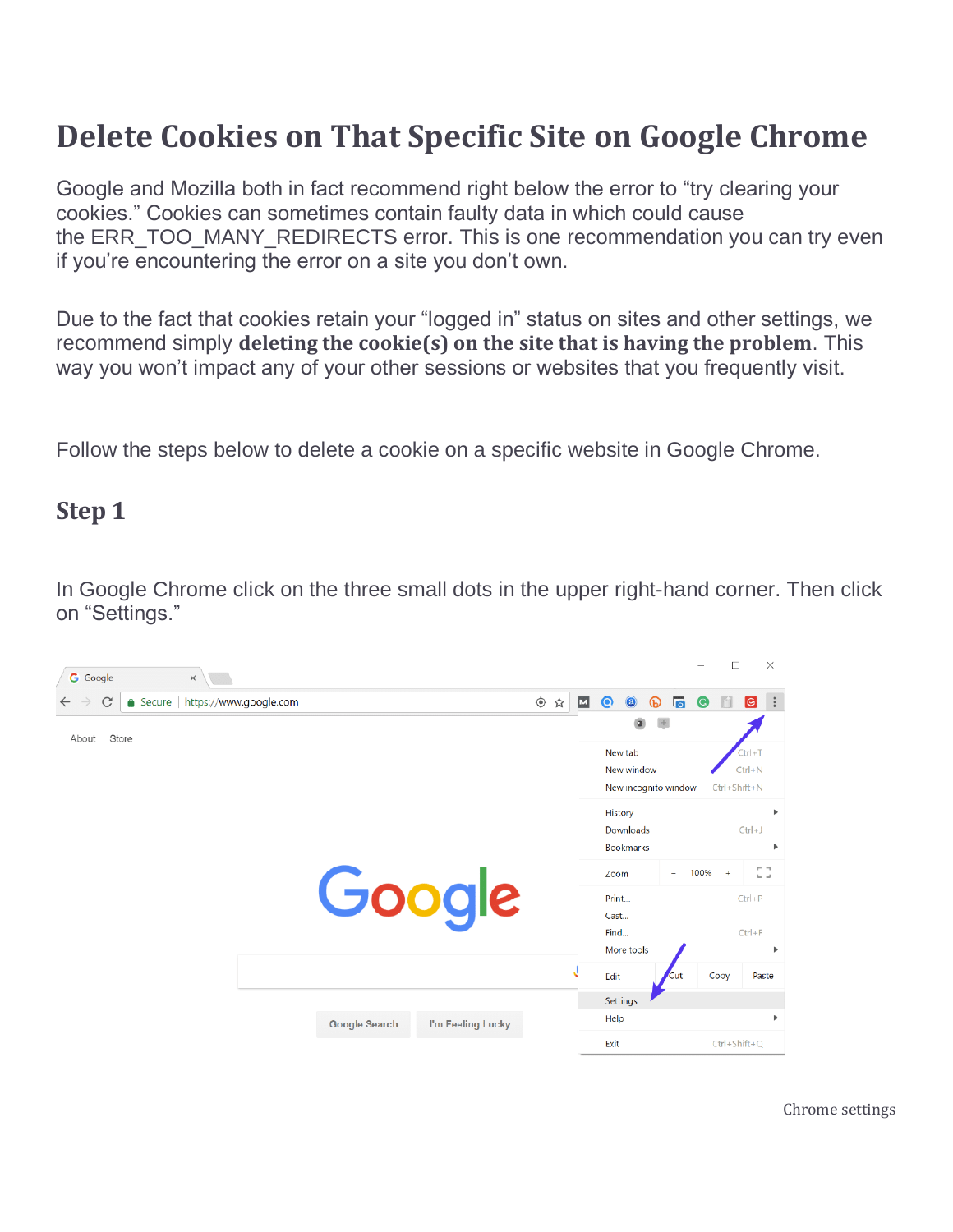## **Step 2**

Scroll down and click on "Advanced."

#### $\Box$  $\times$  $x$ **DE** Settings  $\rightarrow$  C  $\bullet$  Chrome | chrome://settings  $\qquad \qquad \, \texttt{\&} \,\, \blacksquare\,\, \texttt{\&} \,\, \texttt{\&} \,\, \texttt{\&} \,\, \texttt{\&} \,\, \texttt{\&} \,\, \texttt{\&} \,\, \blacksquare\,\, \texttt{\&} \,\, \texttt{\&} \,\, \blacksquare\,\, \texttt{\&} \,\, \blacksquare\,\, \texttt{\&} \,\, \blacksquare\,\, \texttt{\&} \,\, \blacksquare\,\, \texttt{\&} \,\, \blacksquare\,\, \texttt{\&} \,\, \blacksquare\,\, \texttt{\&} \,\, \blacksquare\,\, \texttt{\&} \,\, \blacksquare\$  $\equiv$  Settings Q Search settings Google Chrome is your default browser On startup Open the New Tab page  $\bullet$ Continue where you left off  $\circ$  $\circ$ Open a specific page or set of pages  $\overline{\phantom{0}}$  $Advanced \rightarrow$

Chrome advanced settings

#### **Step 3**

Then click on "Content settings."

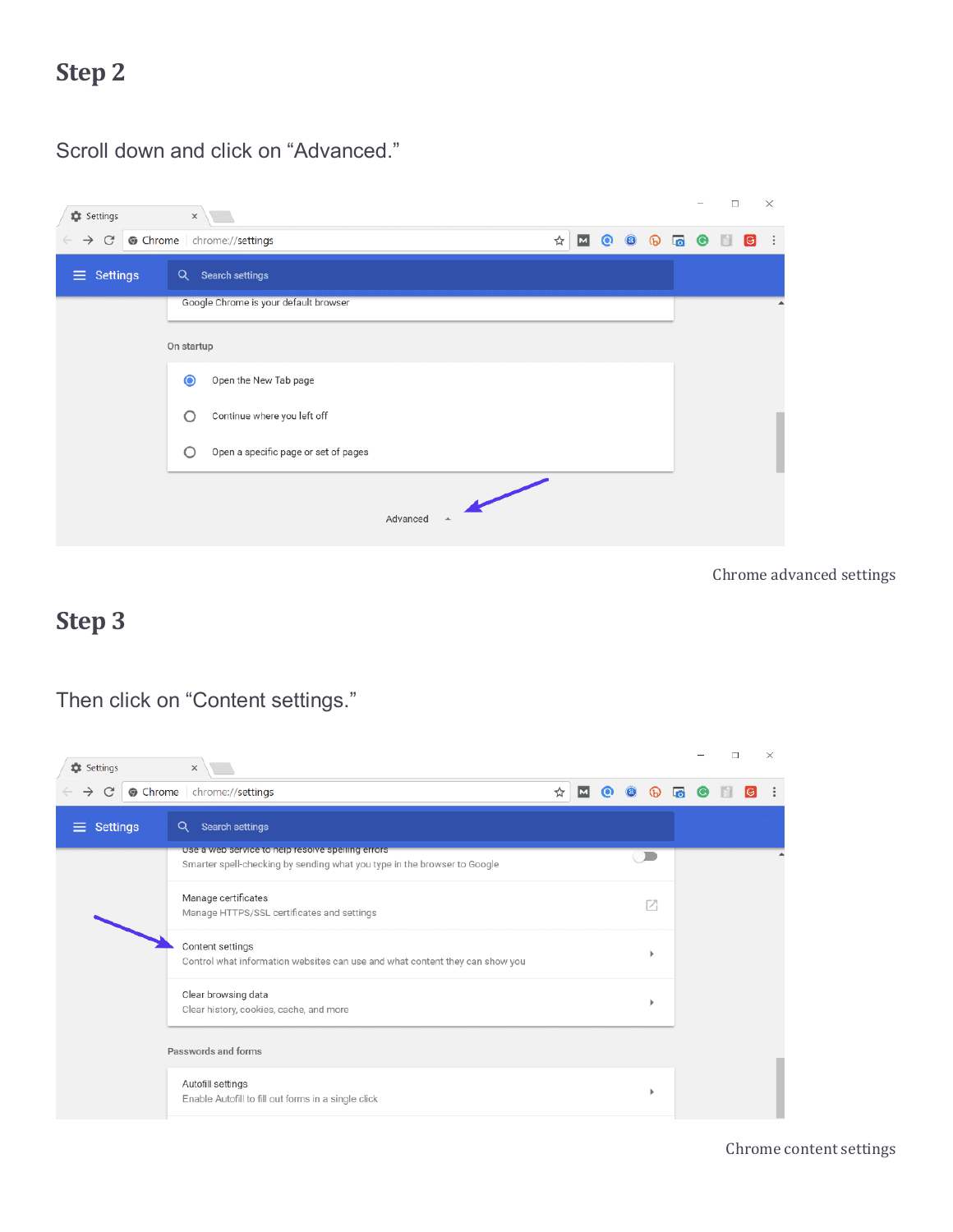## **Step 4**

#### Click on "Cookies."



Chrome cookies

#### **Step 5**

Then click on "See all cookies and site data."



Chrome see all cookies